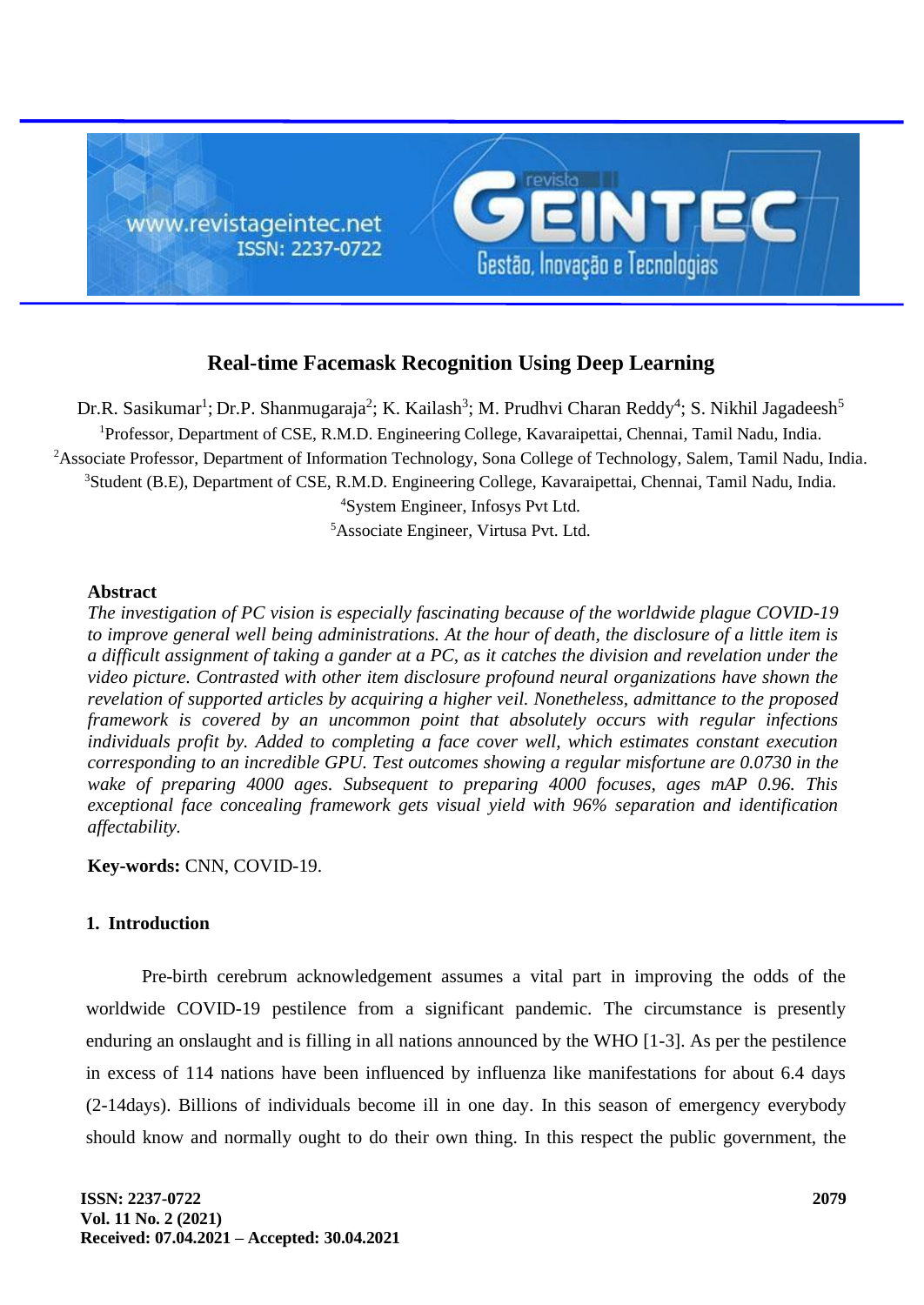social and work authority should cling rigorously to the essential guidelines for persistent uniformity and resistance to general wellbeing. With this the infection spreads and taints every locale to increasingly more to 1,000,000 from contact, viruses and trade administrations. In such a manner, these days individuals wearing veils for their wellbeing are worried about lessening the spread of germs and declining populace. On account of this vicious article, we show our work by discovering the substance of who is wearing these covers and who isn't straightforward and swarmed [4]. Contingent upon the procurement of the picture we are found in huge numbers so you can comprehend individuals [5]. Visual perusing is unequivocally connected with a picture obtaining [6 - 7]. It has been declared by the WHO that possible talk on distance conservation and covering is required [8]. Wear a photograph catching a veil where the machine can cover and interpret just the part. PC vision is the following period of Deep adapting particularly the space of convolution neural organization (CNN) [9]. Added to one key element CNN upholds the most developed Graphic Processing Units (GPU) design for continuous picture or video seeing. As we need individuals to shroud the way that they have what they call an observing framework there is a requirement for solid approval like excellent video investigation broadcast by CNN [10]. Presently the haze of ongoing video or picture catch inside R-CNN is getting progressively hard to make an unsuitable occasion [11]. Thus, another class has been added comprising of 27 layers of CNN in every one of the 24 interfacing layers that completely incorporate the calculation as it isn't costly to discover little articles [12].

# **2. Implementation**

### **Data Acquisition**

Information is vital in information driven methods, for example, AI, inside and out learning. Information congruity has a constructive outcome. It is our aim to work with YOLO and we need more information and the correct comment. We utilize a web expulsion instrument from the site to gather 650 pictures of both cover and no-veil.

Extra explanation classification talked about in the comment segment of the information. Next our information isn't yet prepared for demonstrating. Prior to taking care of ourselves we do pre-preparing. There are some dormant pictures inside the information base. We eliminate them and lastly discover our data set of 600 pictures of which 300 of the veil rest and face cover. Fig shows an example of our information.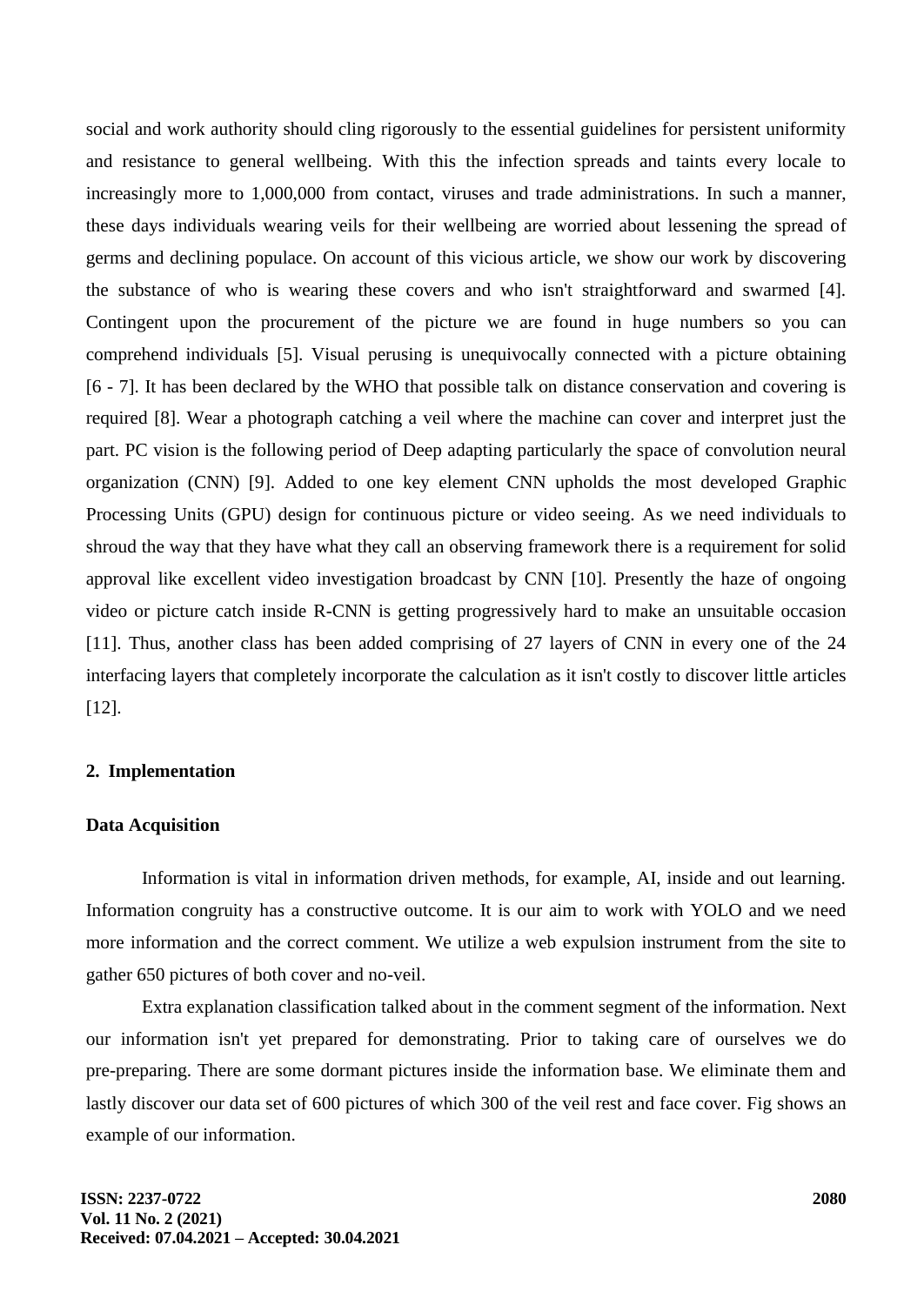#### **Data Annotation**

Data annotation likewise alludes to a picture comment in our work. The information is right now marked however for our difficulty we need to characterize it well with the selection model. Finding is totally different from grouping errands. Thus, the information ought to be distinct. Various kinds of comments were found. In our examination we need restricting boxes. It is utilized to make a rectangular space over the current pictures in our data set. We have utilized an instrument called IMG name to remark on our subtleties. This cycle is broad and tedious. Name the accompanying significant highlights here:

- If there is only one picture, then no problem, we just draw a box around them (see top left, right).
- If many objects are present in a picture like a sieve or a sieve, then create both binding boxes. (see below).
- If there is some obscure content available we will have to identify the content presented here. If we can identify you, ignore them.

# **System Overview**

#### **YOLOv3 Setup**

YOLOv3 is a best in class object securing model followed by different renditions of YOLO and YOLOv2. Stunning outcomes have been given as far as article arranging and obtaining. It is a previous adaptation of Yolov2 Darknet-19 utilized as an element discharge. In yolov3 it changes with some improvement and calls it darknet-53. Darknet is a language-prepared organization preparing structures that dominate in these undertakings. Prior to working with this technique for a few stages, we need to say.



From above Fig of YOLOv3 arrangement from the outset makes a" obj. names" records which contain the name of the classes which model needed to recognize. The obj.data record includes the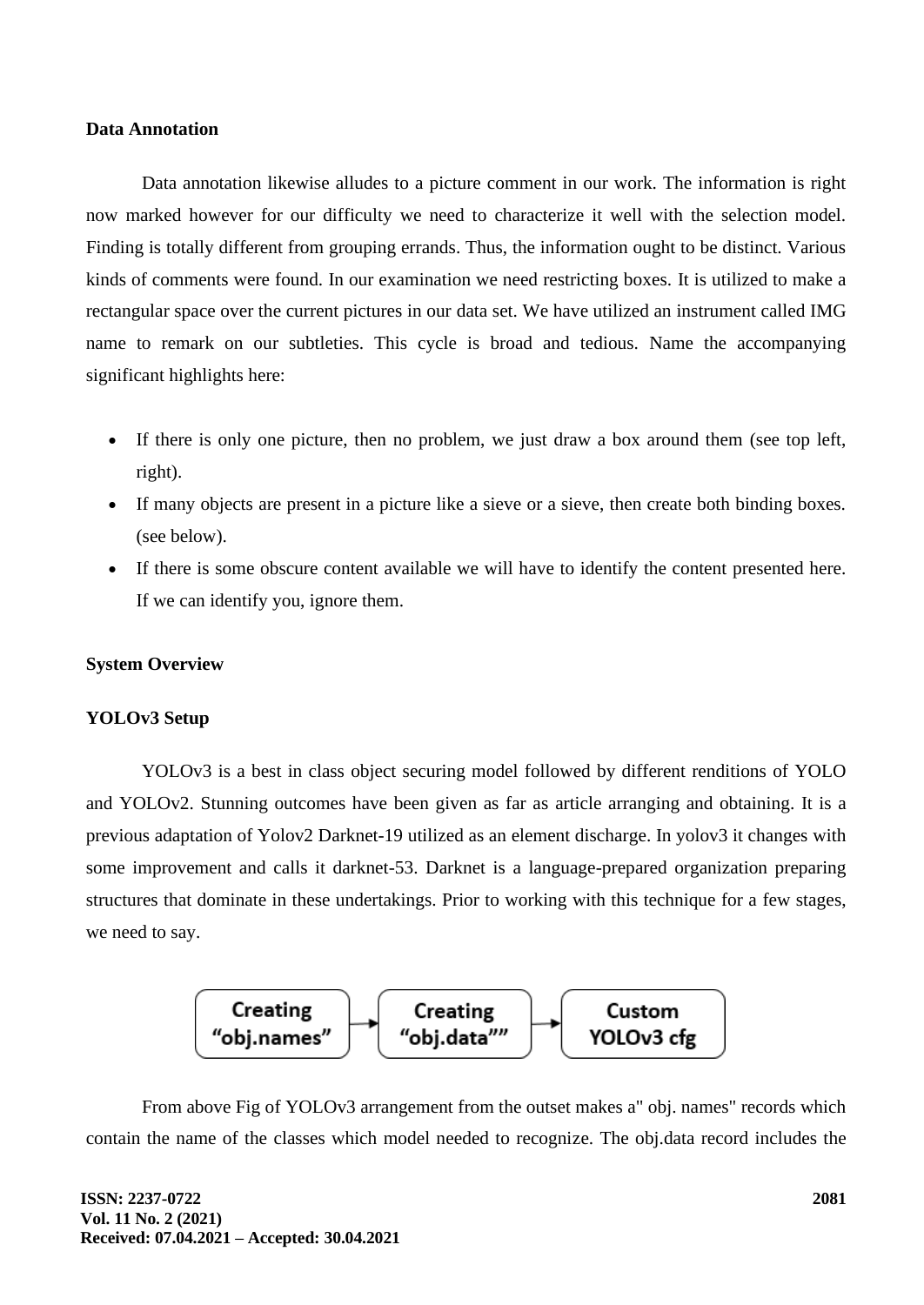following classes: 2, train information catalogue, approval information," obj. names," and tonnes of ways to save money on the reinforcement envelope. Finally, there are two groups in a cfg record. Then we change the cluster size to 64 and the number of regions to 16. Set class to 2 for the three yolo blocks and channel size to 21 for the previous convolution block. In our case, the maximum number of groups is 4000, which is calculated by multiplying the number of classes by 2000. YOLOv3 in Action: An image is passed into the YOLOv3 model as a contribution. This article finder explores through the picture and discovers joins in the picture. It essentially isolates contribution from the lattice and from that band will break down the attributes of the objective articles. From adjoining cells those individuals acquired with high certainty can be heard in one spot for the creation of the creation model. Fig shows how YOLOv3 functions in our objective.

#### **Overview of System**

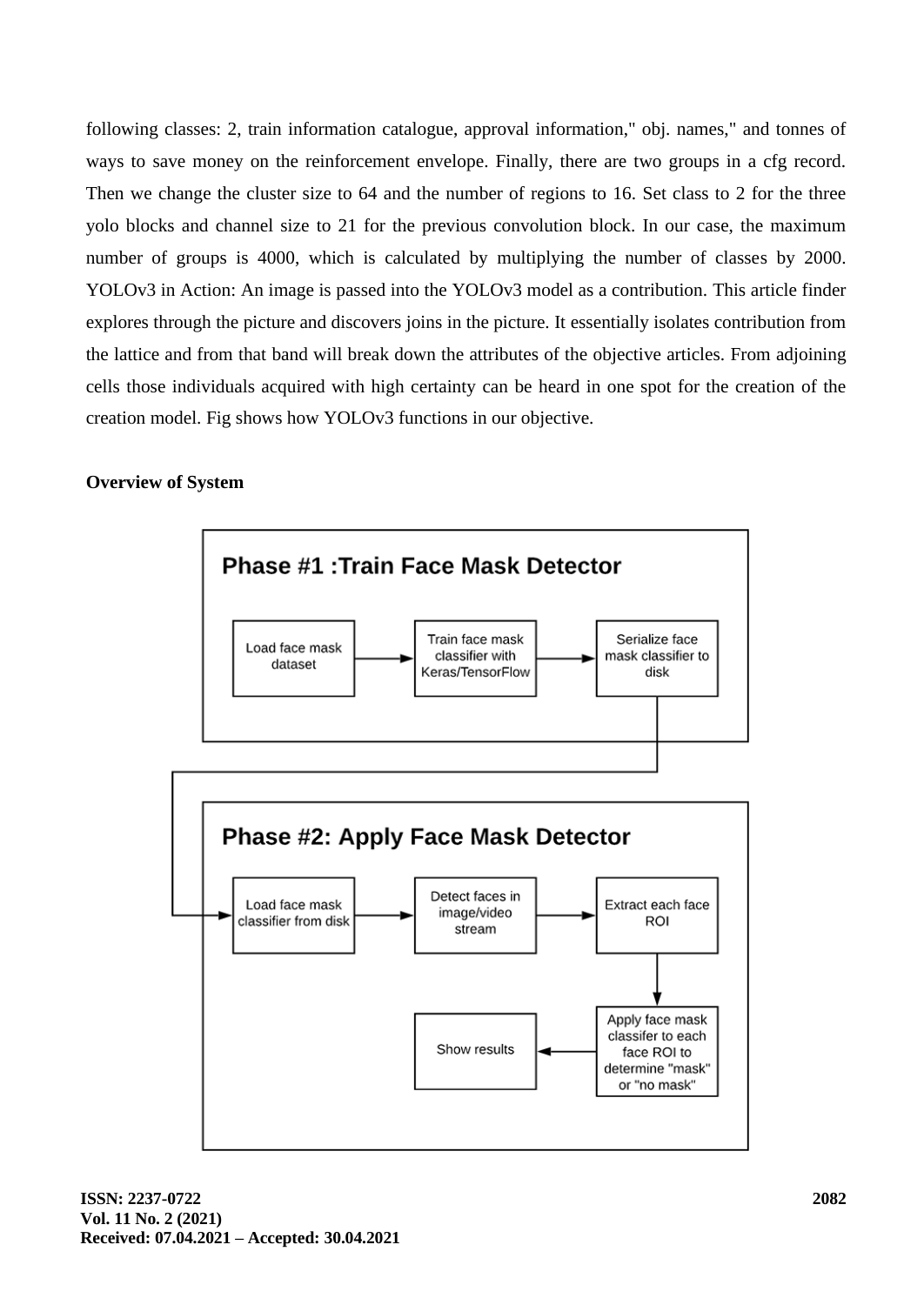#### **3. Results and Discussions**

After all the arrangement has been done our custom model is prepared. Not at all like different organizations YOLOv3 has utilized the form as an element of misfortune. Presently our assets are restricted to utilizing Google's co-lab for our preparation purposes. 80% information utilized for preparing, rest utilized for confirmation. During 4000 instructional courses we accomplished a decent exactness of 96% and the normal misfortune was diminished to 0.0730 and our precision rate was 0.96. Subsequent to preparing with the test subtleties our model likewise discovers precisely what it is. Fig shows the regular misfortune bend in our model.



Figure shows the input image and the predicted output of that model.



#### **4. Conclusion**

This study introduced an investigation of ongoing facial acknowledgment through an alert framework utilizing top to bottom perusing procedures as Convolutional Neural Networks. This approach provides instantaneous and rapid facial recognition results. The results of the tests indicate a precise rate of identifiable evidence of people wearing and not wearing a facemask. The prepared model had the choice of using the VGG-16 CNN model to handle its work and achieve 96 percent accuracy in execution. Furthermore, research has discovered a useful device for preventing the spread of COVID-19 by determining whether or not an individual is wearing a facemask and issuing a warning if they aren't. Future exercises incorporate a blend of visual separating, in which the camera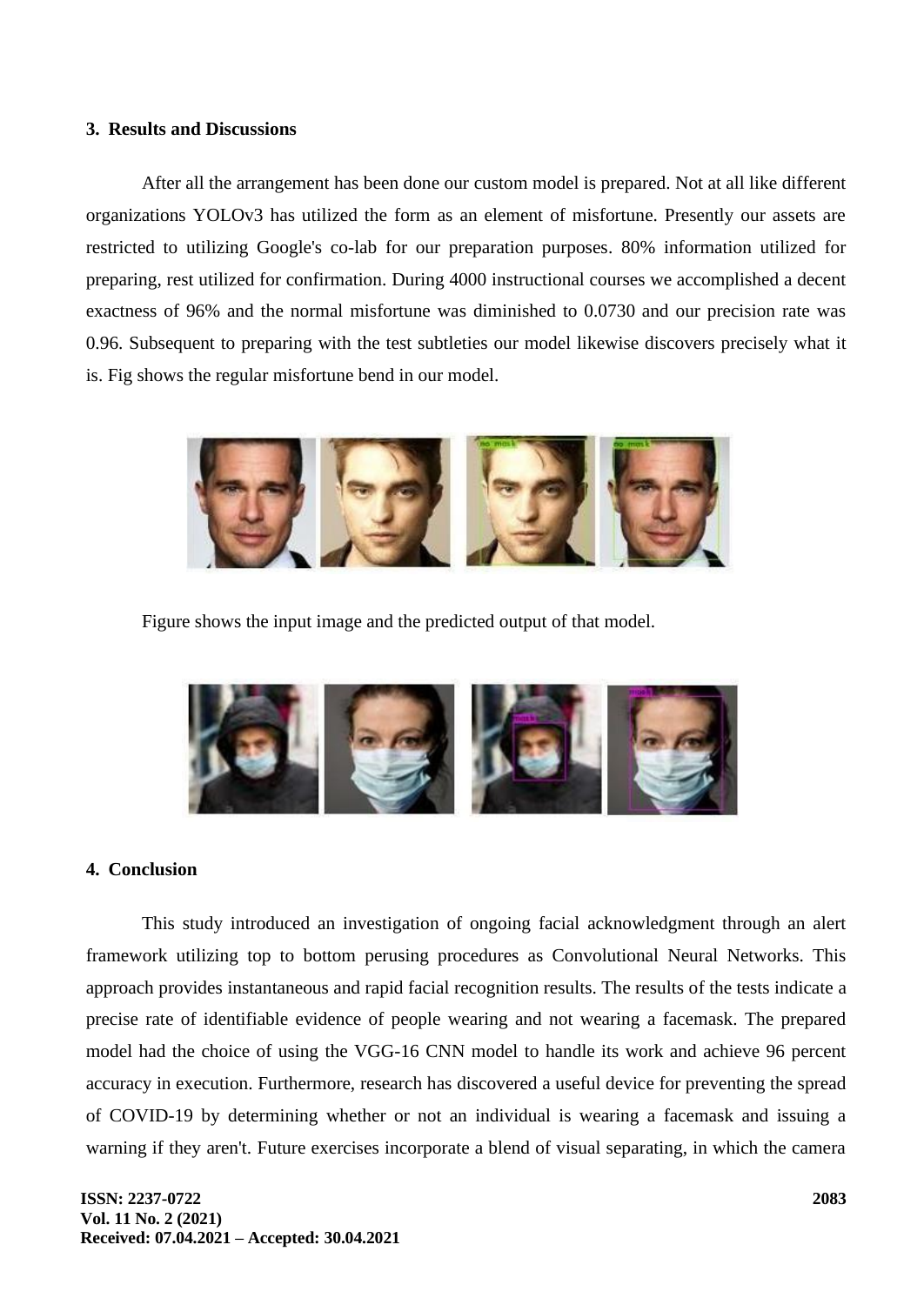recognizes an individual wearing a facemask or not and simultaneously gauges the distance between every individual and makes an alert when the body's vision is obscured. The proposal of a few CNN models is suggested and contrasts each model and superior precision during preparing to build productivity in finding and distinguishing individuals wearing face veils. Likewise, analysts suggest an alternate streamlining agent, improved boundary settings, better enhancement, and the utilization of adaptable transmission learning models.

#### **References**

Yu, P., Zhu, J., Zhang, Z., & Han, Y. (2020). A Familial Cluster of Infection Associated With the 2019 Novel Coronavirus Indicating Possible Person-to-Person Transmission During the Incubation Period. *The Journal of infectious diseases, 221*(11), 1757–1761.

https://doi.org/10.1093/infdis/jiaa077

Chavez, S., Long, B., Koyfman, A., & Liang, S.Y. (2020). Coronavirus Disease (COVID-19): A primer for emergency physicians. *The American journal of emergency medicine.*

https://doi.org/10.1016/j.ajem.2020.03.036

World Health Organization. *Coronavirus disease 2019 (COVID-19) Situation Report*– 142, 2020.

https://www.who.int/

Bai, Y., Yao, L., Wei, T., Tian, F., Jin, D.Y., Chen, L., & Wang, M. (2020). Presumed Asymptomatic Carrier Transmission of COVID-19. *JAMA, 323*(14), 1406–1407.

https://doi.org/10.1001/jama.2020.2565

Centers for Disease Control and Prevention. *Interim Infection Prevention and Control Recommendations for Patients with Suspected or Confirmed Coronavirus Disease 2019 (COVID-19) in Healthcare Settings.* 2020.

https://www.cdc.gov/coronavirus/2019-ncov/hcp/infection-controlrecommendations.html

Korea Centers for Disease Control and Prevention. Infection Prevention and Control Recommendations for Patients with Suspected or Confirmed Coronavirus Disease 2019 (COVID-19) in Healthcare Settings [in Korean]. 2020.

http://ncov.mohw.go.kr/duBoardList.do?brdId=2&brdGubun=28

Sim, S.W., Moey, K.S., & Tan, N.C. (2014). The use of facemasks to prevent respiratory infection: a literature review in the context of the Health Belief Model. *Singapore medical journal, 55*(3), 160-167.

Cowling, B.J., Chan, K.H., Fang, V.J., Cheng, C.K., Fung, R.O., Wai, W., & Leung, G.M. (2009). Facemasks and hand hygiene to prevent influenza transmission in households: a cluster randomized trial. *Annals of internal medicine, 151*(7), 437-446.

Tracht, S.M., Del Valle, S.Y., & Hyman, J.M. (2010). Mathematical modeling of the effectiveness of facemasks in reducing the spread of novel influenza A (H1N1). *PLoS One 5*(2), e9018.

https://doi.org/10.1371/journal.pone.0009018